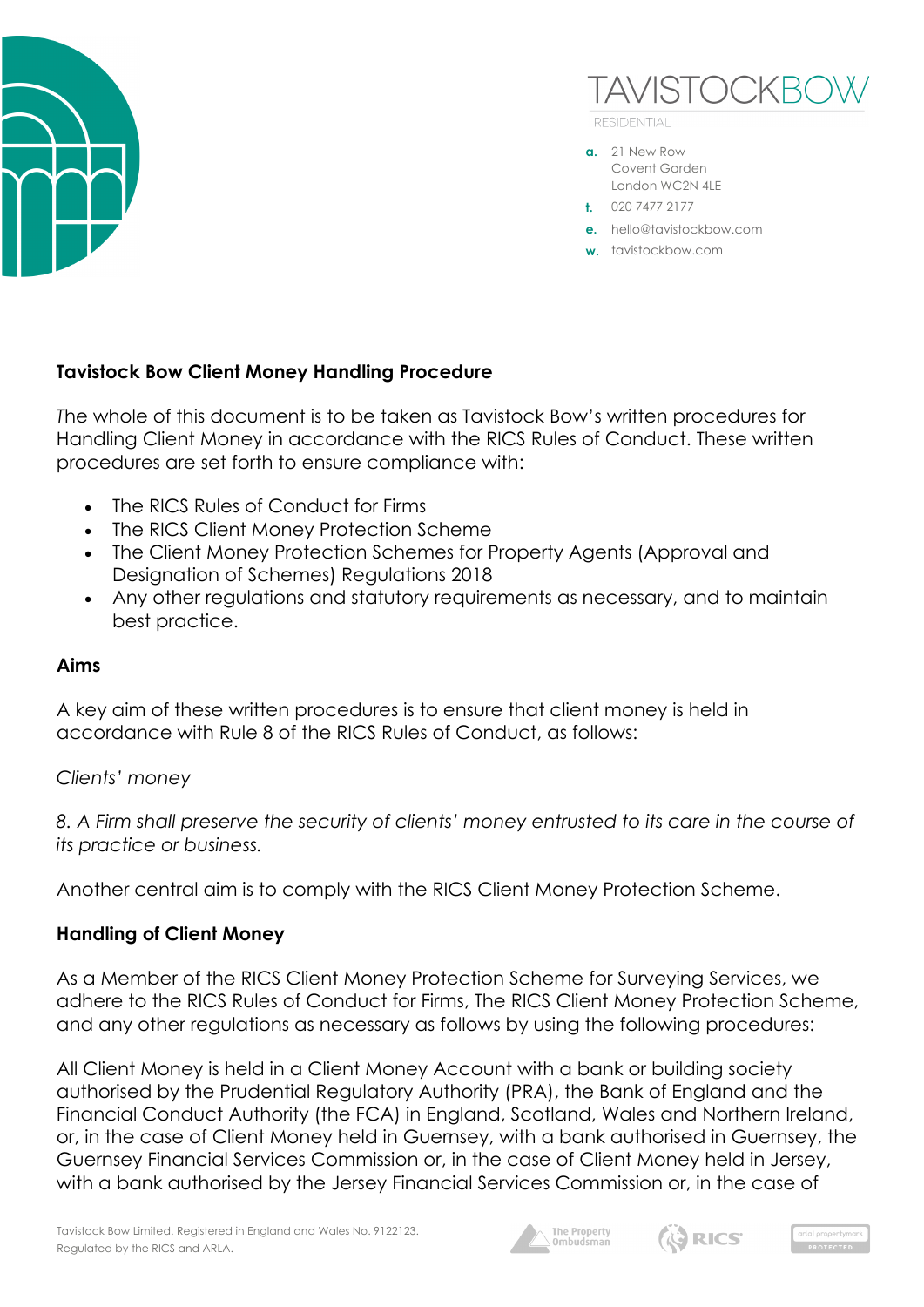



# **As a Scheme Member, we:**

a) Maintain one or more Client Money Account's into which all Client Money is paid;

b) Ensure that Client Money Account's are designated as such and easily distinguished from other accounts;

c) Advise clients of Client Money to be held in a Client Money Account and notify Clients of details of that account;

d) Confirm in writing with the bank with which it holds a Client Money Account that the bank acknowledges that monies in the Client Money Account must not be combined with, or transferred to, any other account maintained by the firm, and the bank shall not be entitled to exercise any right of set up or counterclaim against money in that Client Money Account in respect of any sum owed to it in respect of any other account of the Member firm;

e) Keep records and accounts which show all dealings with Client Money, and demonstrate that all Client Money held by the Firm is held in a Client Money Account.

# **1.3 As regards handling Client Money, we:**

a) Have and comply with written procedures for handling Client Money, which comply with any RICS requirement to which Rule 7.4 refers;

b) Publish our procedures for handling Client Money on our website;

c) Provide a copy of our procedures for handling Client Money to any person who may reasonably require a copy, free of charge;

d) Keep records and accounts that show all dealings with Client Money;

e) Repay any Client Money, including where feasible any interest earned, without delay if there is no longer any requirement to retain that money or the relevant client requests it; and

f) Hold and maintain professional indemnity insurance cover that is appropriate for the Member's size, income, type of work and the amount of Client Money held.





**TAVISTOCKBO**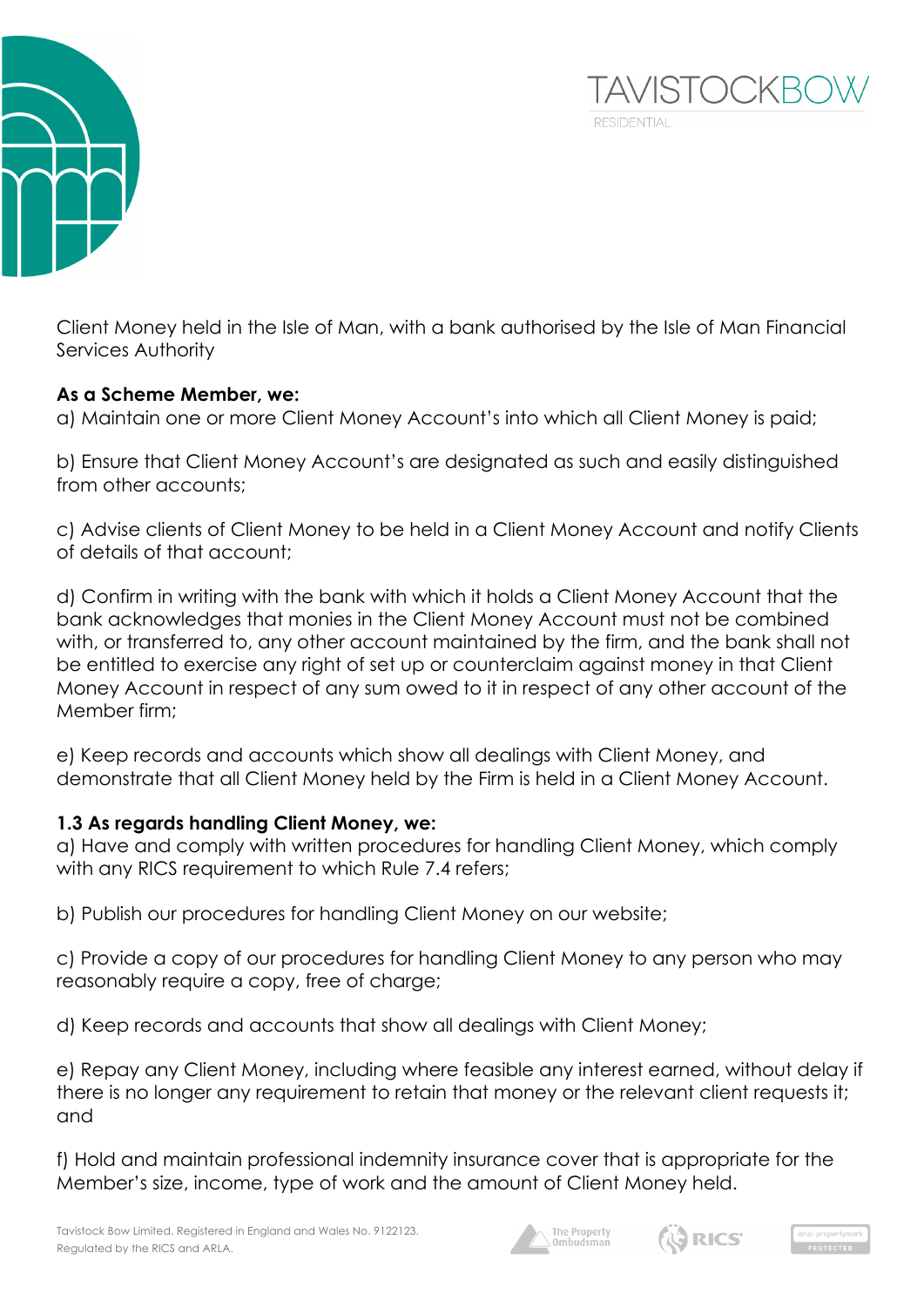

# *Donations to charity*

In the event that Tavistock Bow receive surplus client money in a client account, we follow best practice and enact the following procedures:

- 1. Ensure that all efforts are made to trace the clients or owners of the money;
- 2. Hold the surplus money in a client suspense ledger;
- 3. Hold surplus money for at least six years.

If, after six years, the client or owner of the money has not been found and no true claimants to the money have come forward, in accordance with RICS guidance, it will be donated to a registered charity. A receipt will be obtained for this transaction so should a true claimant come forward to collect the money it can be made available to them. We will request that the receiving charity should offer an indemnity to enable the Firm to recover a donation in the event of a claim.

If all efforts to trace the clients or owners of the money fails, and after following the above procedures, Tavistock Bow will donate the amount to a RICS' approved charity.

# *General Controls*

Tavistock Bow ensure that:

- Employees have clear segregation of duties and responsibilities and that a Principal or appropriately qualified individual oversees the client accounting function;
- It employs competent and knowledgeable staff who are responsible for processing clients' money and who are familiar with RICS Rules;
- Accounting systems and client data are securely controlled and protected;
- Computer systems are adequately protected for access, firewalls, back-ups and disaster recovery;
- There is adequate cover for holiday and long-term absence;
- Principals cannot and do not override controls surrounding the accounting system;
- All areas of the business apply the same level of controls in relation to the client accounting function.

# *Client Bank Accounts*

Tavistock Bow ensure that:

• We hold clients' money in one or more client bank accounts separate from all other monies. Client money is available on demand;





**TAVISTOCKBO** 

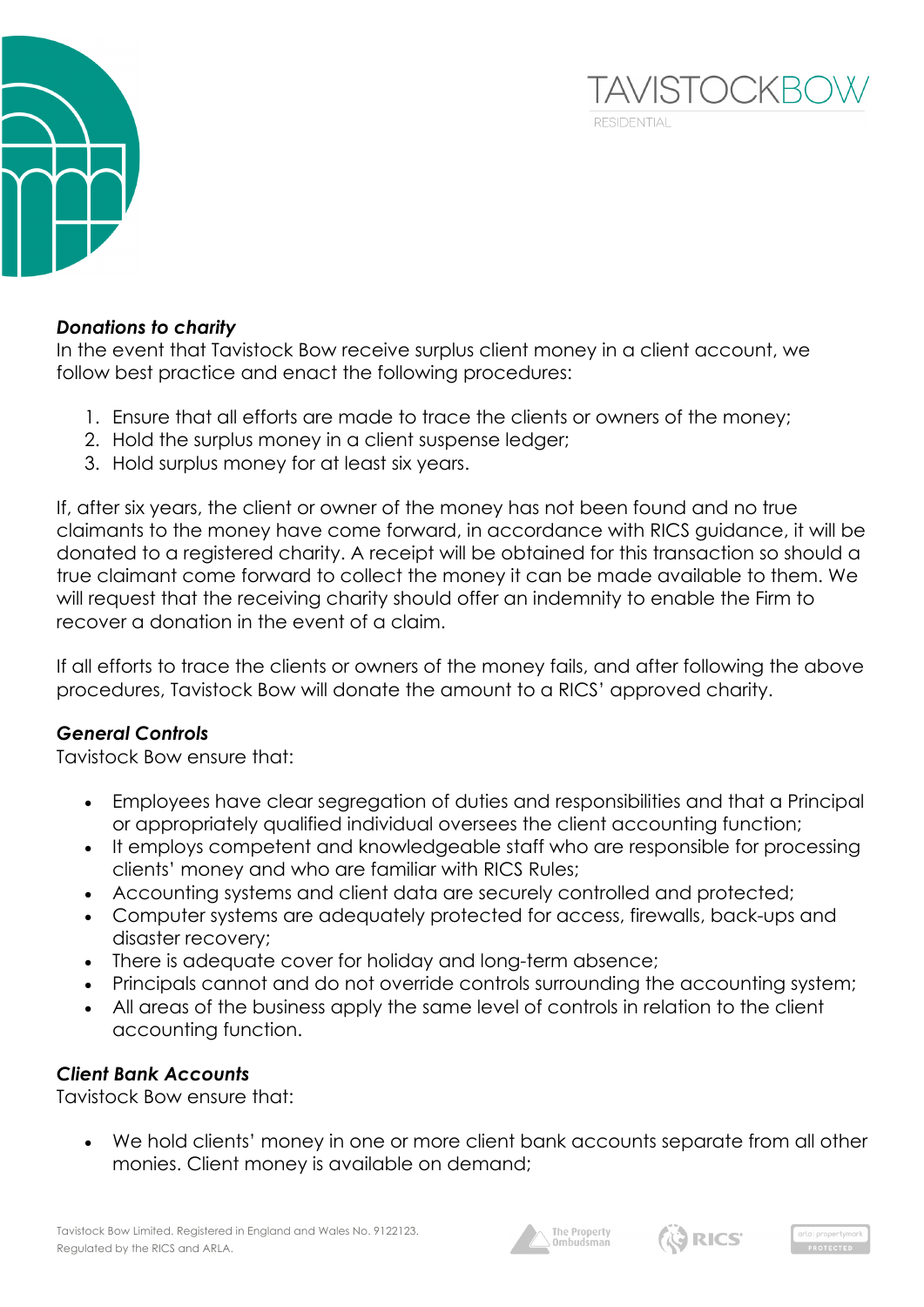

- The bank account is correctly titled to include the name of the Firm and the word "client" to distinguish the account from an office or any other account. If it is a discrete account, the name of the client is included in the account title;
- We advise clients in writing of the bank account details (account name and name and address of the bank) and agree the terms of the account handling, including arrangements for interest and charges;
- We have obtained written consent if the Firm is to retain interest.

# *Client Accounting Systems and Controls*

Tavistock Bow ensure that:

- Accounting records and systems are appropriate to the nature and volumes of client account transactions;
- Systems provide details of all money received into and paid from all client accounts and show a running balance of all client money held in that account;
- Systems identify all receipts and payments to the client to which they relate; for example by means of client ledgers showing cash balances held on behalf of clients at all times;
- Accounting records are completed chronologically and promptly;
- All ledgers have the client name and an appropriate description, e.g. the property address;
- Overdrawn balances on client ledgers are prevented by the systems or controls in place and where they do occur are investigated and rectified immediately;
- Adequate controls are in place over unidentified client money to ensure that such funds are kept securely. The client should be located and reimbursed as soon as possible. Such funds held for more than six years may be donated to a registered charity;
- A central list of client bank accounts is maintained including dates of opening and closing of accounts;

For discrete accounts the monthly reconciliations should agree the cash book or system balances to bank statement balances and include a full list of:

- Dated unpresented cheques;
- Dated outstanding deposits;
- Details of any other reconciling items;
- System reports supporting reconciliation figures as appropriate.





**TAVISTOCKB**